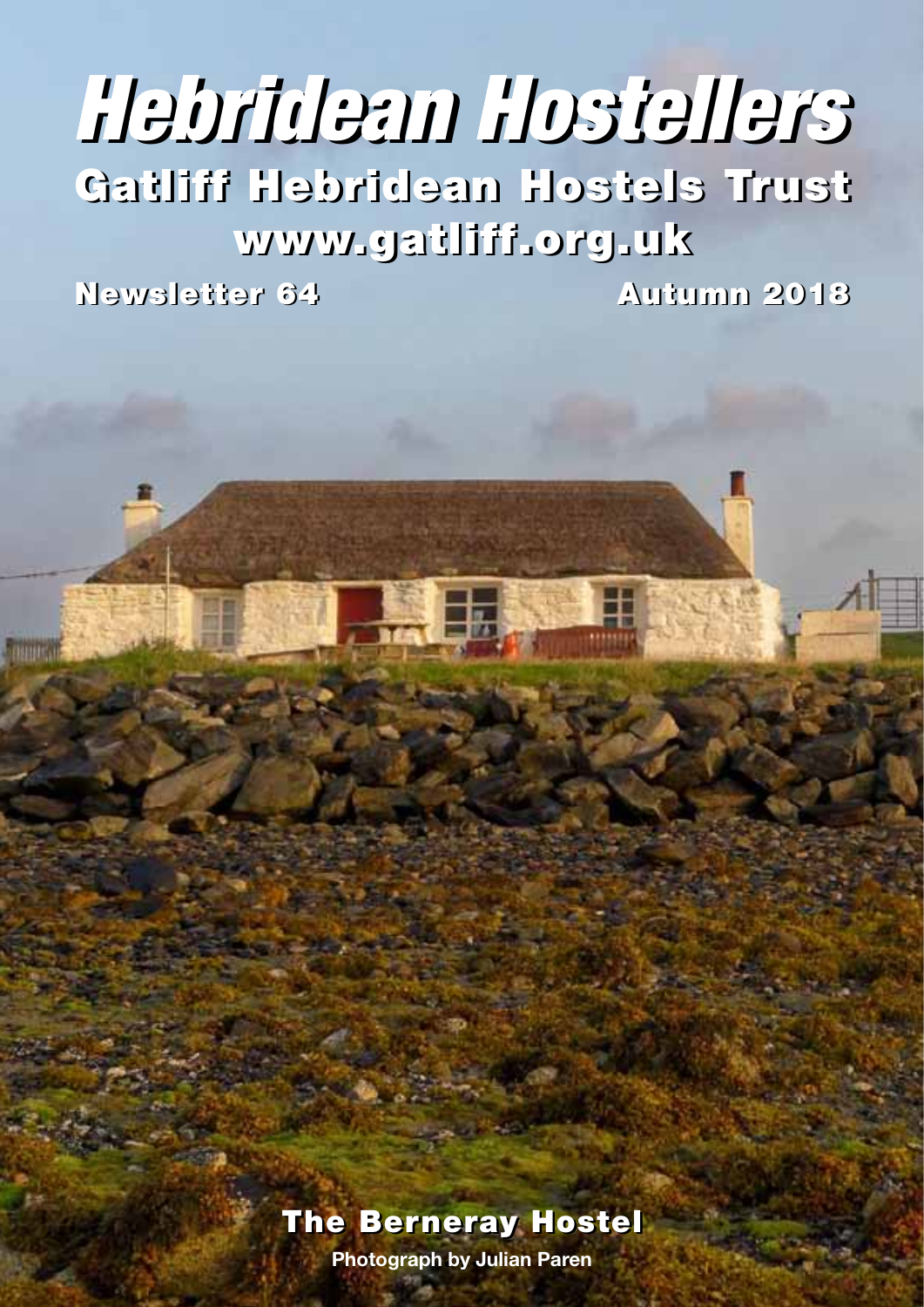### From the Chairman

**Peter Clarke, Chairman, writes: 'Stay a while at the hostels.** The islands in July and August were serene. Pleasant weather, some rain, but not the blistering heat of the South. I spent some time at Rhenigidale during this phase and did some gardening with Chloe and Hersila from London. Gardening amidst the gaunt beauty of Harris was blissful.

The 2017 Crofters' Newsletter included a piece written by **Ros Evans** and **Pat Jacobs** of Edinburgh about flora in the grounds of Rhenigidale hostel, which is fortunate enough to be on a good sized plot. Ros and Pat found reeds (Phragmites) and sedges (Duncas), a young willow tree, fuchsia, contoneaster and elderflower.

There were also many attractive machair and the common flowering plants including tormentil, bog asphodel, self-heal, sorrel, silver leaf, knapweed, plantains, orchid and buttercup. Among the many tasks they suggested were cutting back the nettles and montbrecia with its short flowering season and **invasive tendencies**.

Staying at the hostel for a few days brought an **unexpected bounty**. I saw the comings and goings. Here was the village as it is; with the postman making his calls; the motorists who brought their cars down to the end of the road just for the drive; the delivery vans which turned for the next box to be ticked on their island routes.

I also met the thrush which had built a nest in the fuchsia (covered in lovely red and purple flowers at the time); the robin ever-present to pick out grubs from the newly-worked soil; and the jenny wren which interrupted its darting about to **observe proceedings**.

After a day in the open, especially with rain showers, the snug warmth of the hostel enveloped me with its warm stove, hot showers and well-equipped kitchen. Seven of us **shared** one night and eight the next, but on the first night there was only one other hosteller. The shared slow-cooked vegetable stew was delicious.'



*Chloe takes a break on the Rhenigale Hostel Steps by Peter Clarke*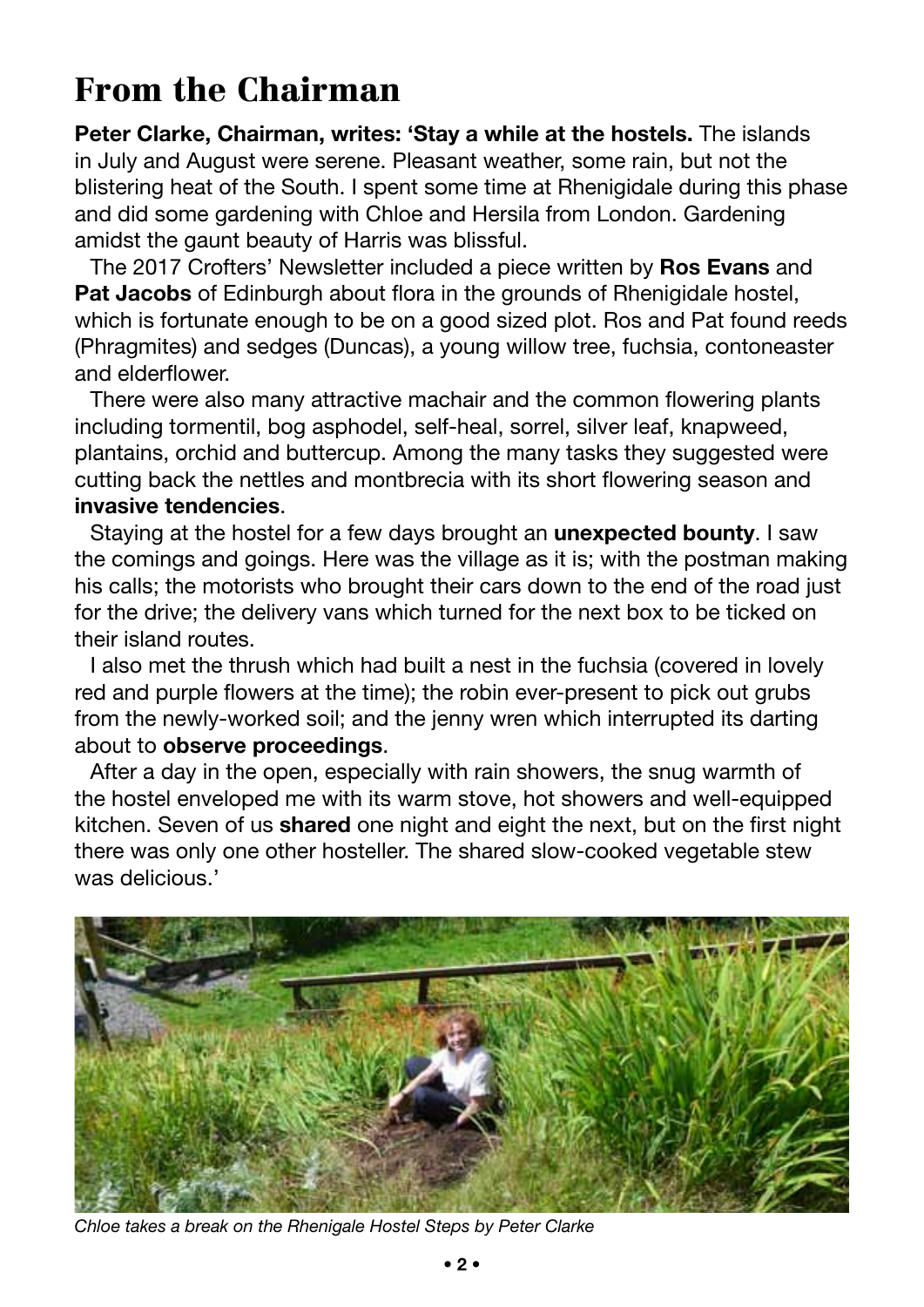#### breezy' are likely to apply only to the festive atmosphere within the

buildings, although even the exterior conditions can be 'bracing and beneficial'. Consider the advantages of feeling at home when away plus the sensation of 'living the dream'.

#### *Loch Roag, the first major loch on the Howmore river system, South Uist. Geograph image by Robert Fleetingly.*

#### Responding and, Perhaps, Rethatching?

The art of volunteering is a fine one - for it shows that commitment to giving as well as sharing and it involves making a judgement about one's own work/ life balance. The main aspects are that the tasks involved should bring certain personal pleasures in themselves. The GHHT offers many people the chance to show, or even learn, the skills required.

The items that are most pressing concern the maintenance and refurbishment of the buildings that receive the brunt of visitor-use and elemental-forces. The former tends to occur in the summer months; the latter with winter weather. However, a new initiative has a particular allure - a proposed collaborative project with Historic Environment Scotland to re-thatch Berneray hostel.

John Joyce, our Project Manager, has been responsible for remarkable work in transforming Howmore, refurbishing Berneray and creating extra facilities at Rhenigidale. He needs help and will happily advise about the April 2019 work-party. Go to the back page for his details; plan ahead; picture yourself on the Hebridean shores, assisting in various ways to strengthen the hostels and their appeal.



# 'Living the Dream'

experienced as though in a dream

It is little wonder that individuals over past decades have journeyed to the Outer Hebrides to enjoy Christmas and the New Year in the hostels. The words 'balmy and

fulfilled.

The Summer of '18 provided perfect conditions for staying in the Gatliff hostels. The weather was balmy and breezy, which was perfect for humans and repellent for midges. The footfall of visitors was steady, but not incessant. People came and went. One seasoned hosteller referred to the experience as 'Living the dream' and his words kept being repeated.

What they emphasised was how significant human attributes - being convivial, informed and resourceful - were in evidence and how the structure of the hostels lend themselves to people being able to share effectively and mix comfortably. These conditions are to be cherished, held in esteem and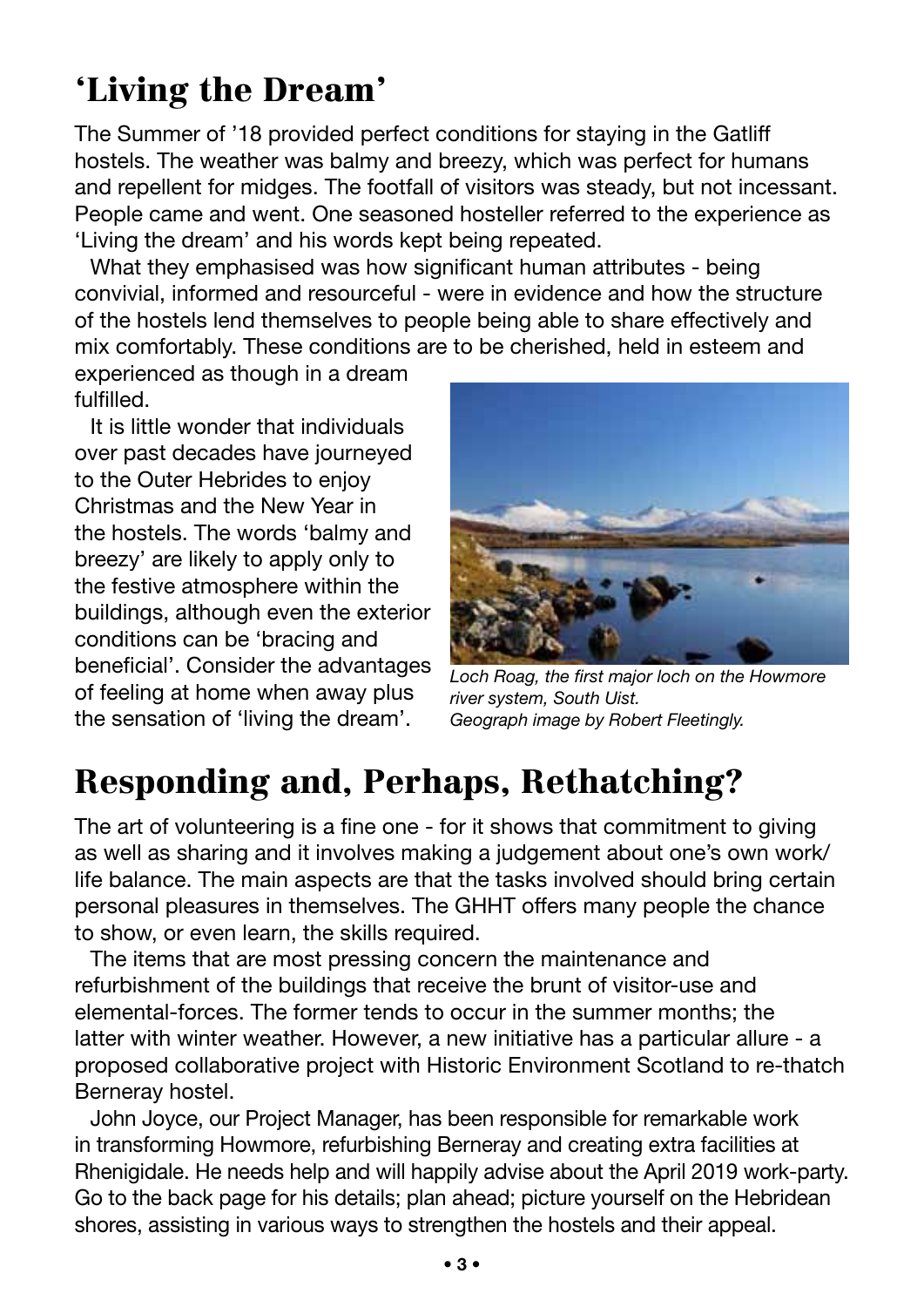### Hooked on the Hebrides - Three

**Julian Paren, former GHHT Secretary, writes:** 'On the Spring Solstice in 1964, I was watching the sun set due west while perched on the summit of Ruinsival on the Isle of Rhum. The sun set red and spectacular behind a very jagged horizon - the higher peaks of the southern part of the Outer Hebrides. This was my first sighting of the Outer Isles - and they fascinated me.

Spurred by this, in Easter 1965 I was able to 'borrow' a remote building at Kinlochresort at the head of Loch Resort on the west coast of Harris/Lewis. There is no road, and a postie walked over the moor three days a week with provisions and, sometimes, mail. This untamed no-mans-land appealed to me. Somehow Herbert Gatliff learned of my visit and I was invited to London to brief him on this destination for the adventurous.

So began my connection with the Gatliff Hostels. The decisive year was when I took my wife-to-be on our first holiday together, and we spent three weeks in the Hebrides, effortlessly moving from Gatliff Hostel to campsite to three-star hotels as the weather and spirit moved us. We extended our holiday to get a perfect day in a Barra fishing boat and rounded Barra Head and alarmingly penetrated the passageways behind Mingulay. We were hooked.



*Machair by Julian Paren*

Not that the Hebrides alone have satisfied the needs of a growing family. Colonsay in Argyll is the ultimate holiday destination for children of school age and we have visited possibly ten times. But for both a harsher and more demanding environment, as well as a laissez-faire idling-existence, the Hebrides with its fabulous sand, machair flowers and Atlantic rollers, together with untracked mountains, provide a combination that makes me happy whenever I hear mention of these isles.

Added joys are fish and chips on the CalMac ferries, the exciting zigzags of the Sound of Harris ferry, the sustainability and earthy colouring of Harris Tweed woven in garden sheds, the hidden anchorages away from the road network, stunning skies, the Gatliff hostels and so much else.'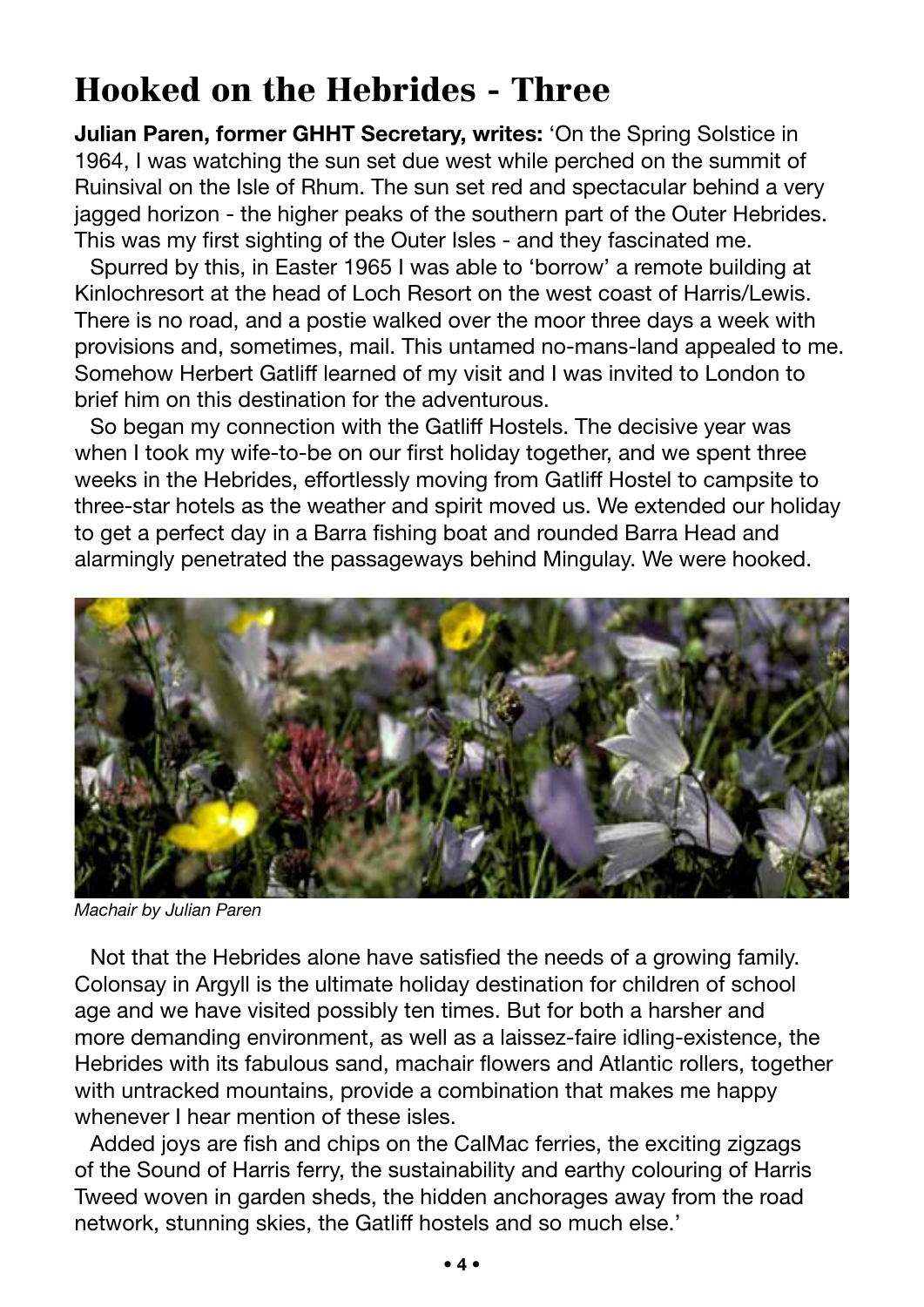# To be Relished and Savoured

When Herbert Gatliff established or inspired his hostels in the Outer Hebrides, he saw them as ways of accessing places that, in his view, offered much to those with enquiring minds, spirited personalities and tendencies to venture. Thousands have participated in explorations, both physical and mental, which are readily available at the Gatliff hostels of destination.

However, before anyone embarks on a voyage of discovery, an introduction or recommendation provides assurance. A modern and discreet way of assessing prospective personal interest in a place is to bring up a presentation on-screen. This is possible within seconds by entering the words 'gatliff hostel videos' into a search-engine.

One unifying factor of the hostels is the sea. At Rhenigidale, kayaks could



*The Sound of Harris from the north shore of Berneray by Julian Paren*

well be used to carry hostellers who like that form of transport. Howmore has the expanse of the Atlantic to be viewed within yards. A visitor to Berneray recalled that in the early 1980s the then passenger-only ferry, the *Endeavour of Berneray*, would make unscheduled stops at the hostel on its way through the Sound of Harris.

Involvement in various activities is appealing. One of them is walking - for though the hostels are all close to metalled roads, access to them has been comparatively recent. Rhenigidale has its own booklet on routes and ways to be enjoyed on foot. Berneray is situated on the rim of an island that can be strolled around or wandered across. Howmore is right on the Hebridean Way.

Observations of natural- and social-life are almost unavoidable. Birds, perhaps even an eagle, may be seen; machair is a shoreline feature; ecclesiastical buildings are there to be explored; blackhouses remain in existence; some settlements from the 19th Century are now in ruins; houses with technological and eco-friendly aspects have been introduced since the turn of the Millennium.

Convivial company and innovative catering make any hostel stay all the more stimulating. The range of personalities, the breadth of interests and the threads of information brought out in conversation are the essence of a stay. They mean that while activities in the vicinity are there to be relished, just 'hanging out' is a pastime to be savoured.

The fulfilment of the quest for the distinct, elusive and satisfying is always an achievement, particularly as 'travel' has become something of a retail commodity. How Herbert Gatliff would have rejoiced were he to have known 121 years after his birth, and 41 years after his death, that his contributions to social activities and human pleasures would be both continuing and much appreciated.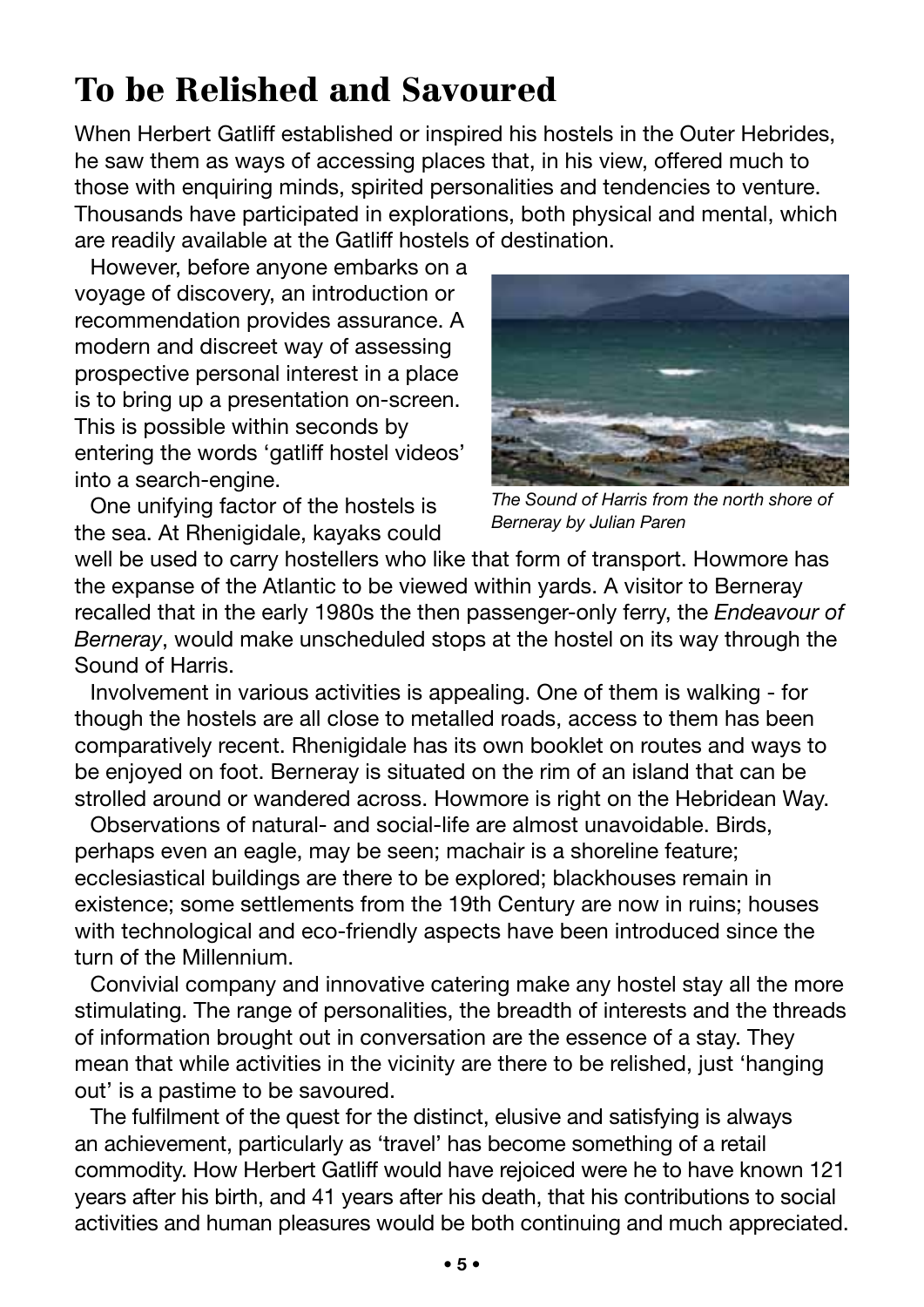# Grid Discovery

Humans love going places and, wherever possible, taking short cuts. In the late 19th Century, when universal literacy and the mass production of books became established features of British life, the phrase 'armchair traveller' could be applied. A hundred years later, the general availability of computers and new technologies provided new dynamics for getting around.

Soon after the start of this century, in March 2005, a charity was registered and people's interests were aroused. Here was Geograph Britain and Ireland, a web-based project that displays freely-accessible, archive photographs of significant or typical vistas from each of the one kilometre square grids of the Ordnance Survey or Irish National Grid reference systems.

It sounds easy, but there are 331,957 such grids and it has taken some 13 years to file over five million photographs by 12,900 contributors who have covered over 97% of Great Britain and 40% of Ireland. That's about 20 images per grid. This is certainly sufficient to encourage us to log in to www.geograph.org.uk and begin what could become a time-consuming interest.

The site can be looked at with or without registering and, probably, many first-timers will see how their home grid square is depicted. Then it's time to venture further afield, perhaps explore more remote settlements with finger-tip control. Where better to go than the areas immediately around Rhenigidale, Berneray and Howmore? Sites and sights, previously unknown personally, will spring onto your screen.

The Rhenigidale hostel appears twice and there is a 26-year gap between the two images, with the 1986 shot by Julian Paren, whose work is frequently featured on the system. Skip along the coast to Molinginish and see the almost aerial view of the houses, pictured here, by another prolific contributor, Alan Reid. Drag the map to note the state of Kenny Mackay's rusting tractor, now possibly decomposed, at Nostar.

Getting around Berneray is comparatively easy on foot, but this device enables you to pick and choose before setting off. The beach panoramas impress and

the Chairstones inform about Viking folklore. With its many ecclesiastical and historical sites, Howmore has attracted photographers. Reaching out to Lochsklpport and Ushinish shows the lesstravelled, but nearby, ways. All in all, becoming acquainted with Geograph leads to an extravaganza of locations.

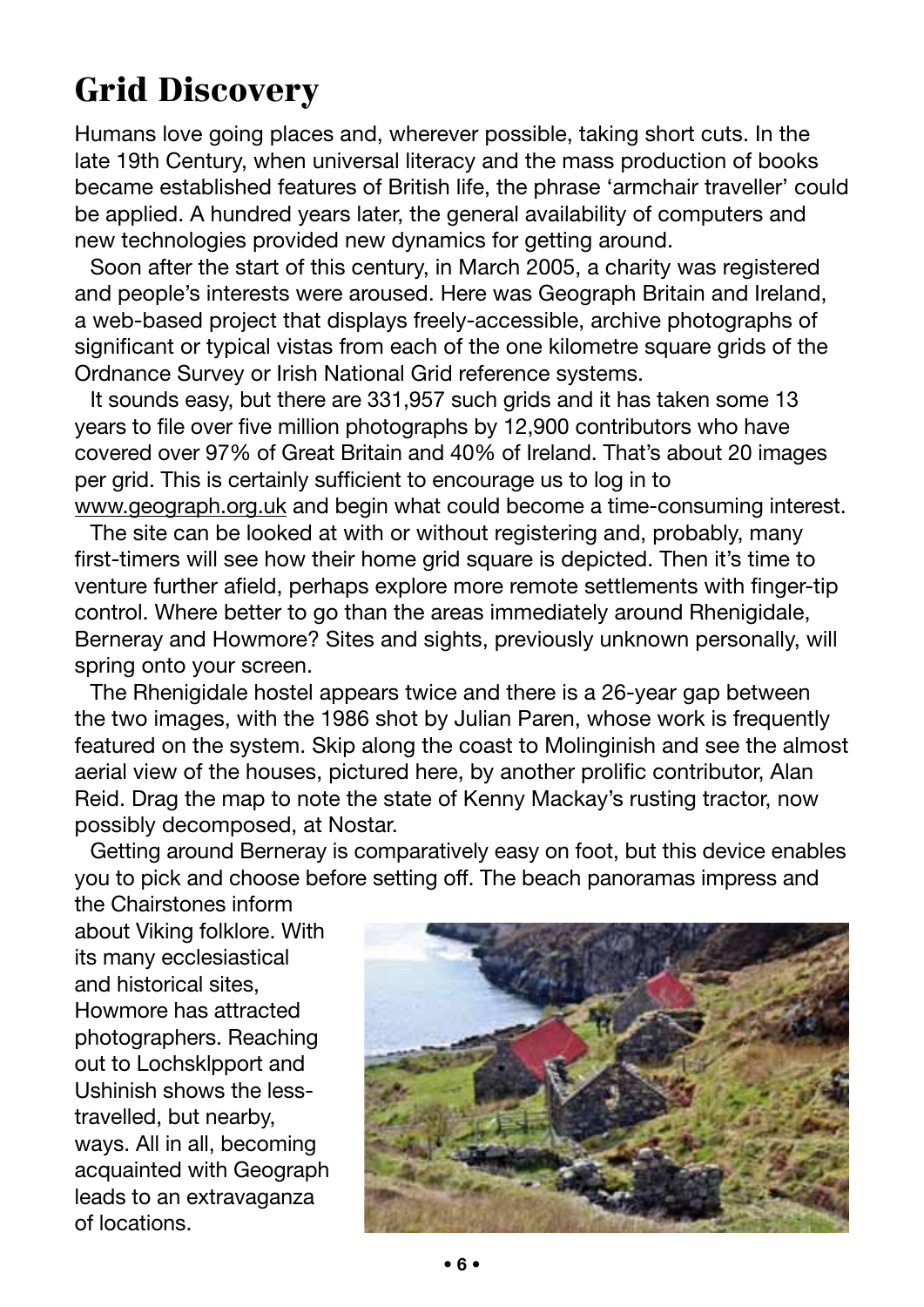# From the Hebridean Hostellers Issue of Five Years Ago …

**'Howmore's sense of community** may have suffered a recent blow with the closure of its petrol station and shop. Residents no longer walk along the roads to buy groceries and, consequently, a social hub has been lost.' (Editor: John Humphries) *[Long traditions continue, however]*

#### and of Ten Years Ago … **'Catherine MacSween (1910 - 2008)**

Howmore's first warden … When she was born in Howmore, the second oldest of ten children, there was no metalled road through the village and the sight of only an occasional visitor.' (Editor: John Humphries) [*One lifetime; many changes*]

#### Fifteen …

'Henke Munneke, from Western Isles Enterprise, has visited **Rhenigidale** to make a feasibility study into the possible use of renewable energy. Solar panels, a windmill and a water turbine were considered. It was felt that solar panels would be the least intrusive to the environment, but costing would be a key issue.' (Editor: John Humphries) [*Good to learn of a prospective supply of sunshine*]



*Catherine MacSween by Helle Wiese of Ammersbeck, Germany*

#### Twenty …

'The **causeway to Berneray** has been completed - if this is good or bad for the island only time will tell. Tony Blair officially opened the new bridge in Scalpay. [He] has pledged to consider the possibility of a causeway to the island of Eriskay. ' (Editor: Jim McFarlane [*It was all happening towards the end of that decade*]

#### Twenty-five …

'The closure of **Claddach Baleshare** leaves a gap in the hostel chain and we regret its passing, but Berneray and Garenin continue to weave their magic, reporting increased bednights.' (Editor: Richard Genner) [*Happy memories are aroused of this truly simple hostel and the good times it provided*]

#### … and Thirty

'During 1987 the **SYHA** offered our hostels 'adopted' status and inclusion in their 1988 Handbook. This offer was accepted as it will be a great aid to publicising the hostels.' (Editor: Peter Clarke) [*The publicity continues and is certainly of benefit*]